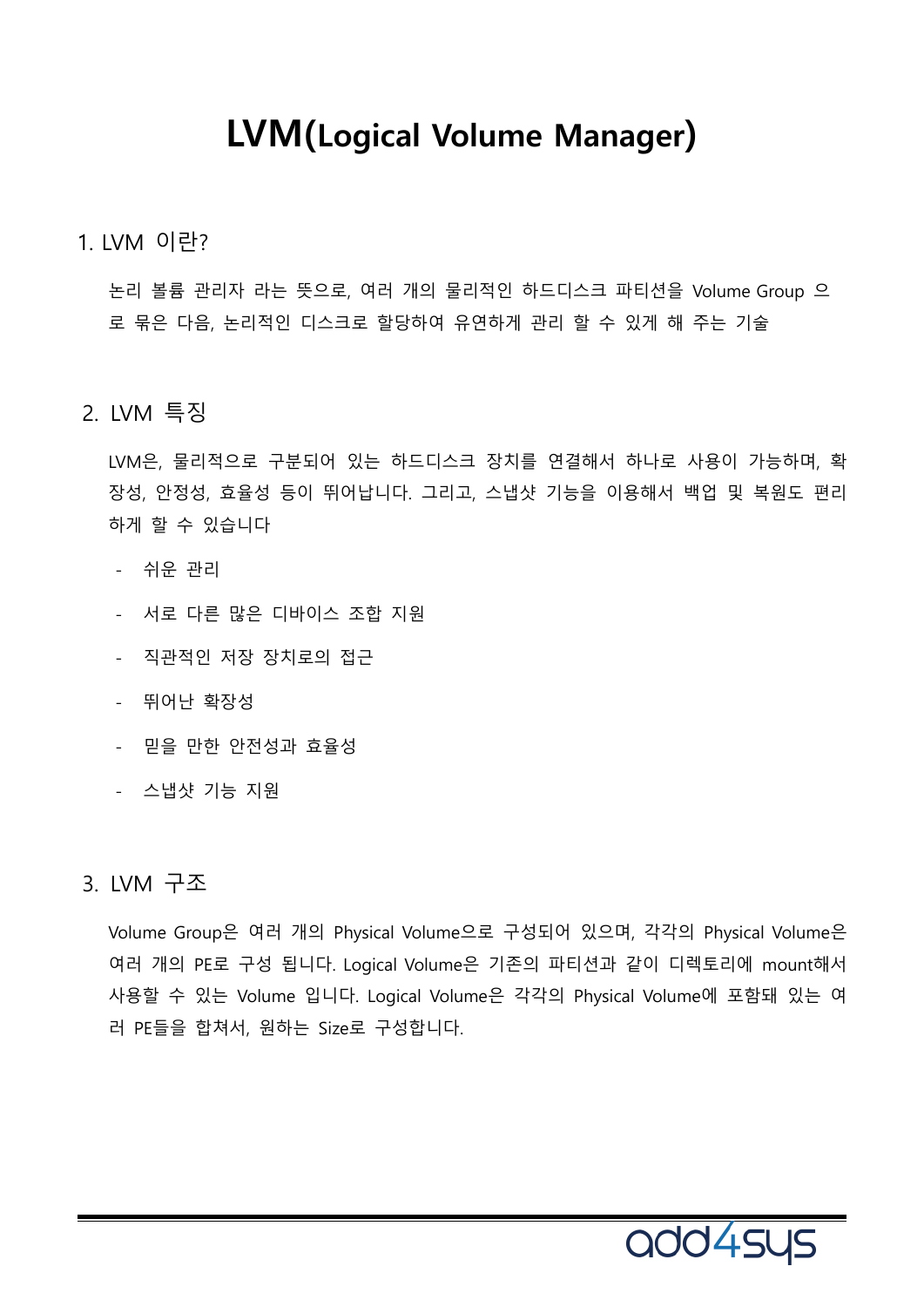### LVM 구조



## 4. LVM 구현 방법

- Fdisk를 통해서 생성한 파티션을 나누고, 파티션 타입을 Linux LVM(8e)로 선택합니다.
- 생성된 파티션을 pvcreate 명령으로 physical volume으로 생성합니다.
- vgcreate명령으로 각각의 PV(physical volume)들을 묶어 VG(volume group)를 만듭니다.
- lvcreate 명령으로 VG에서 원하는 size 만큼의 LV(logical volume)을 만듭니다.
- 생성된 LV에 filesystem을 생성하고, /etc/fstab에 등록하여 마운트 합니다.

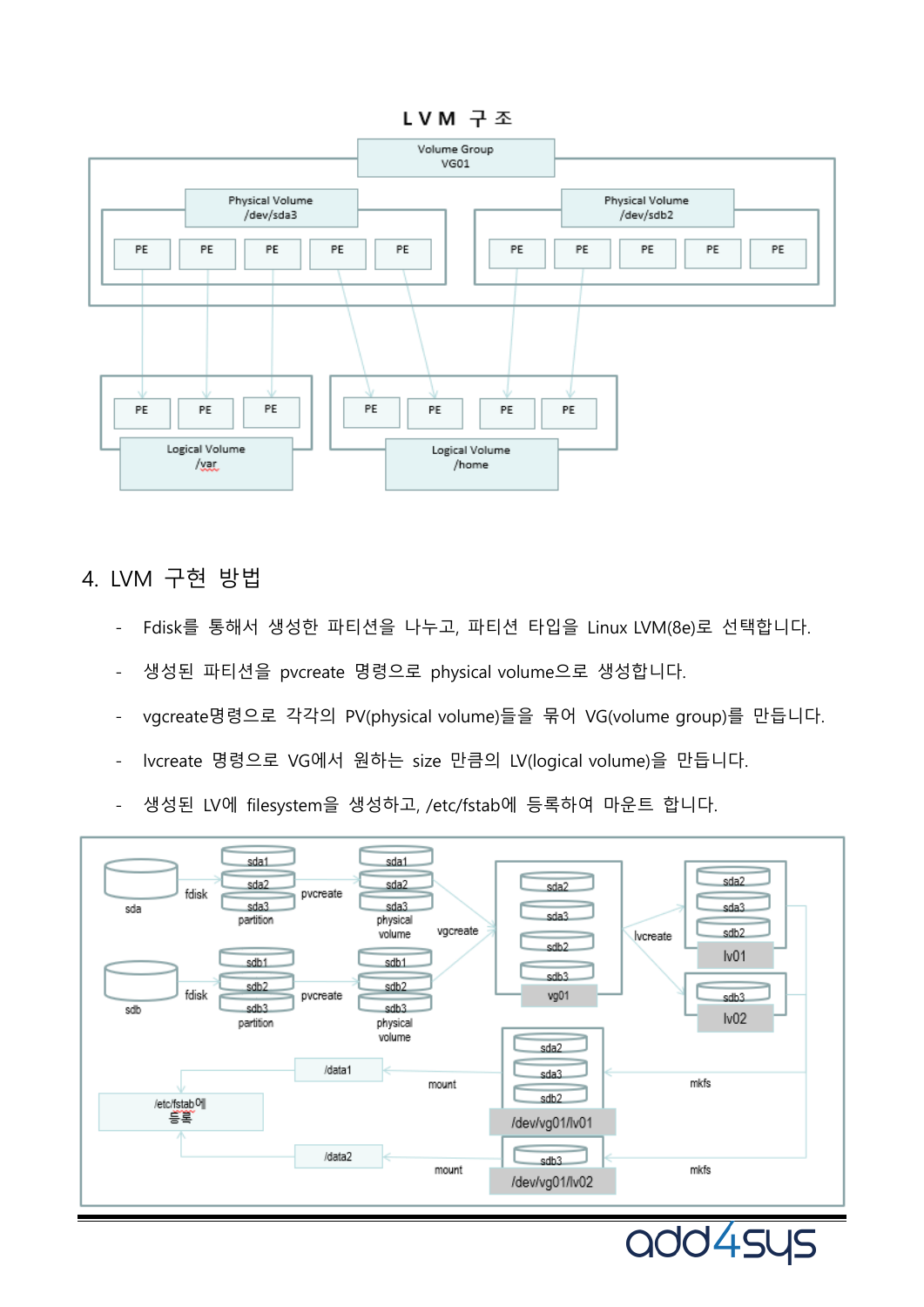## 5. LVM 구성 실습

➢ 20G 디스크를 5G 용량의 파티션 4개로 나눠서 파티션 타입을 8e(Linux LVM)으로 설정 [root@localhost ~]# **fdisk -l /dev/xvdb** Disk /dev/xvdb: 21.5 GB, 21474836480 bytes, 41943040 sectors Units = sectors of  $1 * 512 = 512$  bytes Sector size (logical/physical): 512 bytes / 512 bytes I/O size (minimum/optimal): 512 bytes / 512 bytes

[root@localhost ~]# **fdisk /dev/xvdb**

Welcome to fdisk (util-linux 2.23.2).

Changes will remain in memory only, until you decide to write them.

Be careful before using the write command.

Device does not contain a recognized partition table

Building a new DOS disklabel with disk identifier 0x4ecf7646.

Command (m for help): **n**

Partition type:

- p primary (0 primary, 0 extended, 4 free)
- e extended
- Select (default p): **p**

Partition number (1-4, default 1):

First sector (2048-41943039, default 2048):

Using default value 2048

Last sector, +sectors or +size{K,M,G} (2048-41943039, default 41943039): **+5G**

Partition 1 of type Linux and of size 5 GiB is set

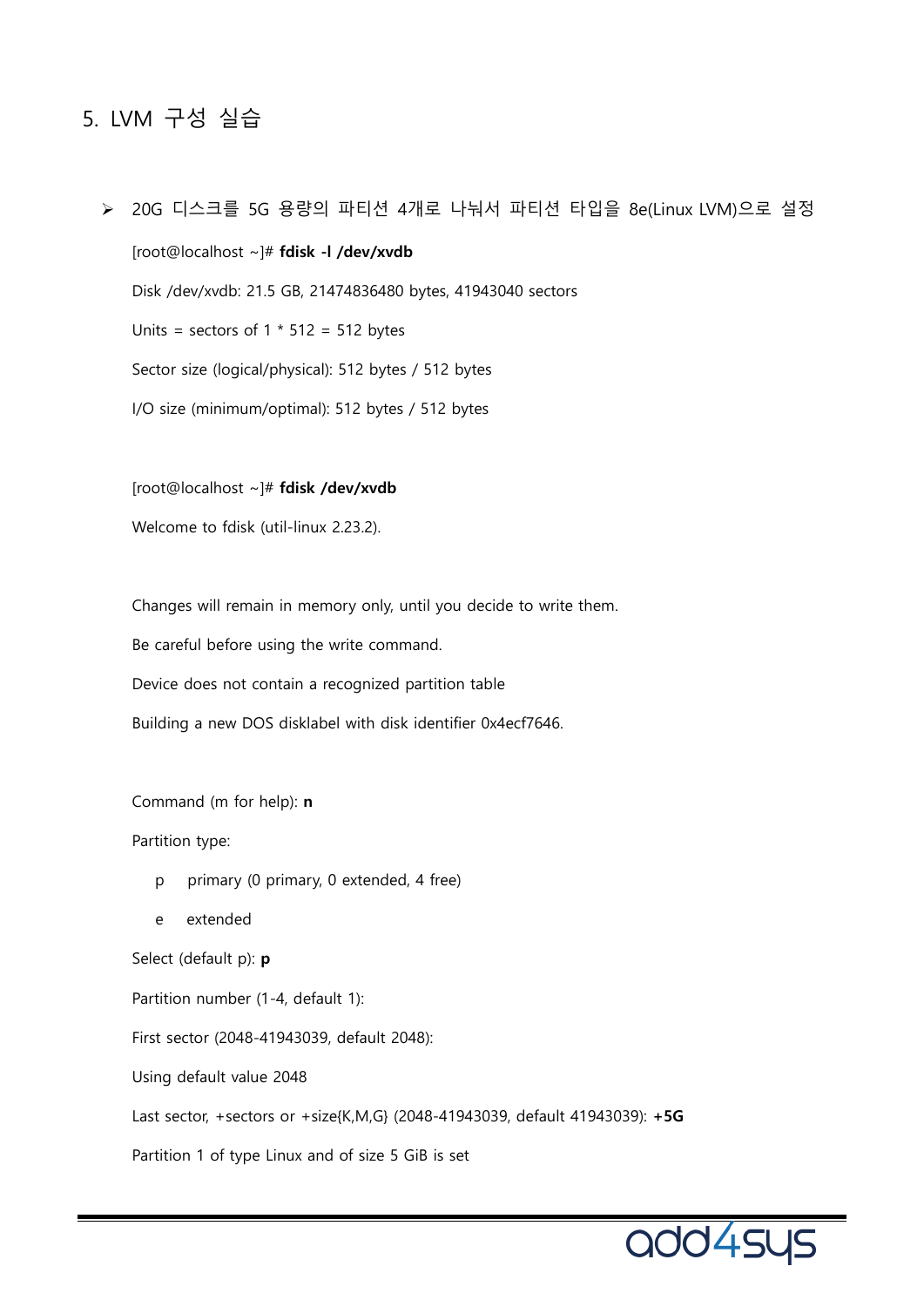Command (m for help): **n**

#### Partition type:

- p primary (1 primary, 0 extended, 3 free)
- e extended

Select (default p): **p**

Partition number (2-4, default 2):

First sector (10487808-41943039, default 10487808):

Using default value 10487808

Last sector, +sectors or +size{K,M,G} (10487808-41943039, default 41943039): **+5G**

Partition 2 of type Linux and of size 5 GiB is set

Command (m for help): **n**

Partition type:

- p primary (2 primary, 0 extended, 2 free)
- e extended

Select (default p): **p**

Partition number (3,4, default 3):

First sector (20973568-41943039, default 20973568):

Using default value 20973568

Last sector, +sectors or +size{K,M,G} (20973568-41943039, default 41943039): **+5G**

Partition 3 of type Linux and of size 5 GiB is set

Command (m for help): **n**

Partition type:

- p primary (3 primary, 0 extended, 1 free)
- e extended

Select (default e): **p**

Selected partition 4

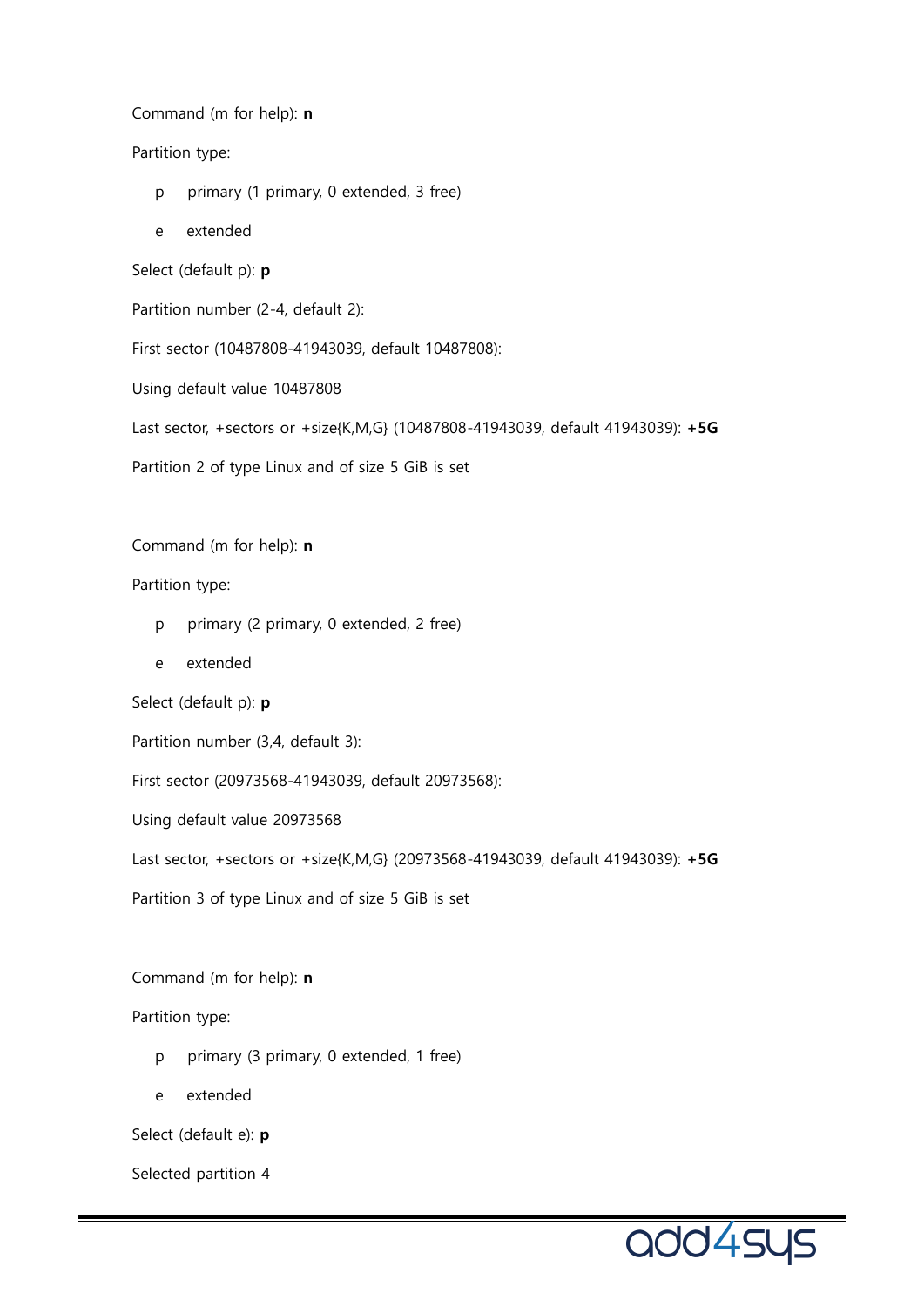First sector (31459328-41943039, default 31459328): Using default value 31459328 Last sector, +sectors or +size{K,M,G} (31459328-41943039, default 41943039): Using default value 41943039 Partition 3 of type Linux and of size 5 GiB is set

Command (m for help): **t** Partition number (1-4, default 4): **1** Hex code (type L to list all codes): **8e** Changed type of partition 'Linux' to 'Linux LVM'

Command (m for help): **t** Partition number (1-4, default 4): **2** Hex code (type L to list all codes): **8e** Changed type of partition 'Linux' to 'Linux LVM'

Command (m for help): **t** Partition number (1-4, default 4): **3** Hex code (type L to list all codes): **8e** Changed type of partition 'Linux' to 'Linux LVM'

Command (m for help): **t** Partition number (1-4, default 4): **4** Hex code (type L to list all codes): **8e** Changed type of partition 'Linux' to 'Linux LVM'

Command (m for help): **p**

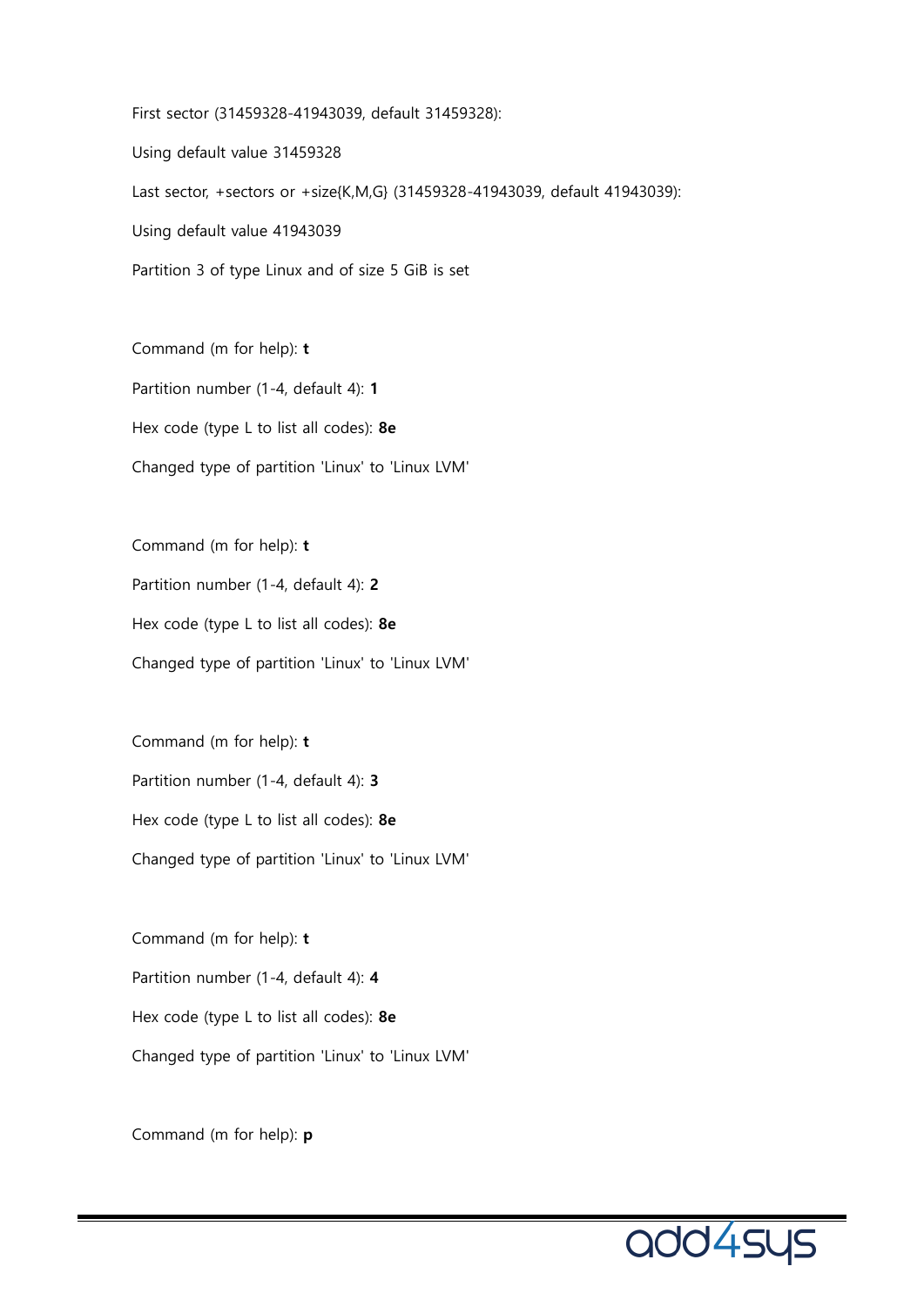Disk /dev/xvdb: 21.5 GB, 21474836480 bytes, 41943040 sectors Units = sectors of  $1 * 512 = 512$  bytes Sector size (logical/physical): 512 bytes / 512 bytes I/O size (minimum/optimal): 512 bytes / 512 bytes Disk label type: dos Disk identifier: 0x4ecf7646

| Device Boot | Start    | End      | <b>Blocks</b> | Id System |           |
|-------------|----------|----------|---------------|-----------|-----------|
| /dev/xvdb1  | 2048     | 10487807 | 5242880       | 8e.       | Linux LVM |
| /dev/xvdb2  | 10487808 | 20973567 | 5242880       | 8e.       | Linux LVM |
| /dev/xvdb3  | 20973568 | 31459327 | 5242880       | 8e        | Linux LVM |
| /dev/xvdb4  | 31459328 | 41943039 | 5241856       | 8e        | Linux LVM |
|             |          |          |               |           |           |

Partition table entries are not in disk order

Command (m for help): **w**

The partition table has been altered!

Calling ioctl() to re-read partition table.

Syncing disks.

[root@localhost ~]# **fdisk -l /dev/xvdb**

Disk /dev/xvdb: 21.5 GB, 21474836480 bytes, 41943040 sectors

Units = sectors of  $1 * 512 = 512$  bytes

Sector size (logical/physical): 512 bytes / 512 bytes

I/O size (minimum/optimal): 512 bytes / 512 bytes

Disk label type: dos

Disk identifier: 0x4ecf7646

Device Boot Start End Blocks Id System

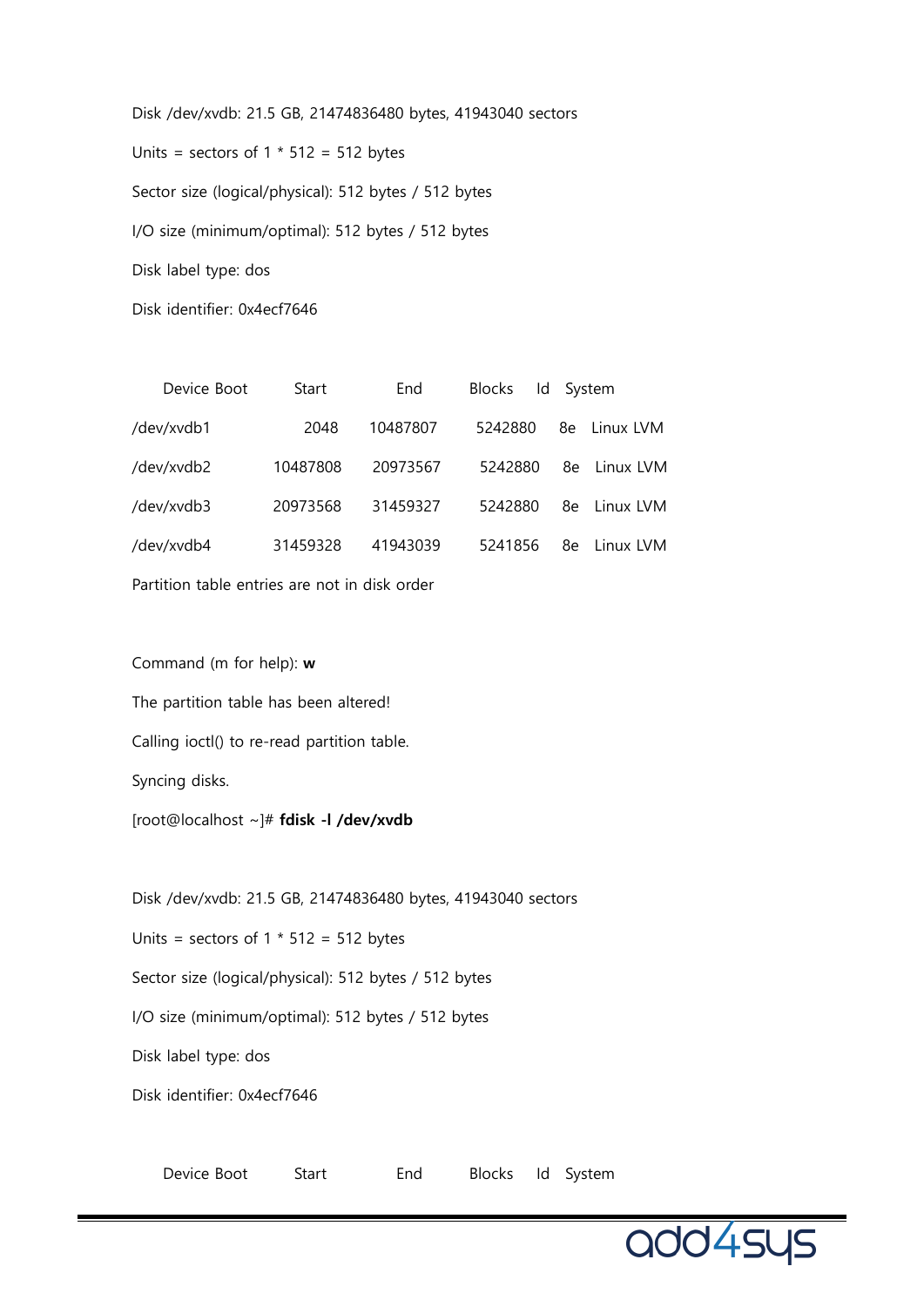| /dev/xvdb1 | 2048     | 10487807 | 5242880 | 8e Linux LVM           |
|------------|----------|----------|---------|------------------------|
| /dev/xvdb2 | 10487808 | 20973567 | 5242880 | 8e Linux LVM           |
| /dev/xvdb3 | 20973568 | 31459327 | 5242880 | 8e Linux LVM           |
| /dev/xvdb4 | 31459328 | 41943039 | 5241856 | <b>Linux LVM</b><br>8e |

➢ PV(physical volume) 생성 / 확인

[root@localhost ~]# **pvcreate /dev/xvdb1 /dev/xvdb2 /dev/xvdb3 /dev/xvdb4** Physical volume "/dev/xvdb1" successfully created. Physical volume "/dev/xvdb2" successfully created. Physical volume "/dev/xvdb3" successfully created. Physical volume "/dev/xvdb4" successfully created. [root@localhost ~]# **pvs** PV VG Fmt Attr PSize PFree /dev/xvdb1 lvm2 --- 5.00g 5.00g /dev/xvdb2 lvm2 --- 5.00g 5.00g

- /dev/xvdb3 lvm2 --- 5.00g 5.00g
	- /dev/xvdb4 lvm2 --- <5.00g <5.00g
- ➢ VG01 이라는 이름으로 VG(volume group) 생성 / 확인

[root@localhost ~]# **vgcreate VG01 /dev/xvdb1 /dev/xvdb2 /dev/xvdb3 /dev/xvdb4**

- Volume group "VG01" successfully created
- [root@localhost ~]# **vgs**
- VG #PV #LV #SN Attr VSize VFree
	- VG01 4 0 0 wz--n- 19.98g 19.98g
- ➢ data라는 이름의 8G size LV(logical volume) 생성 / 확인

[root@localhost ~]# **lvcreate -n data -L 8G VG01**

Logical volume "data" created.

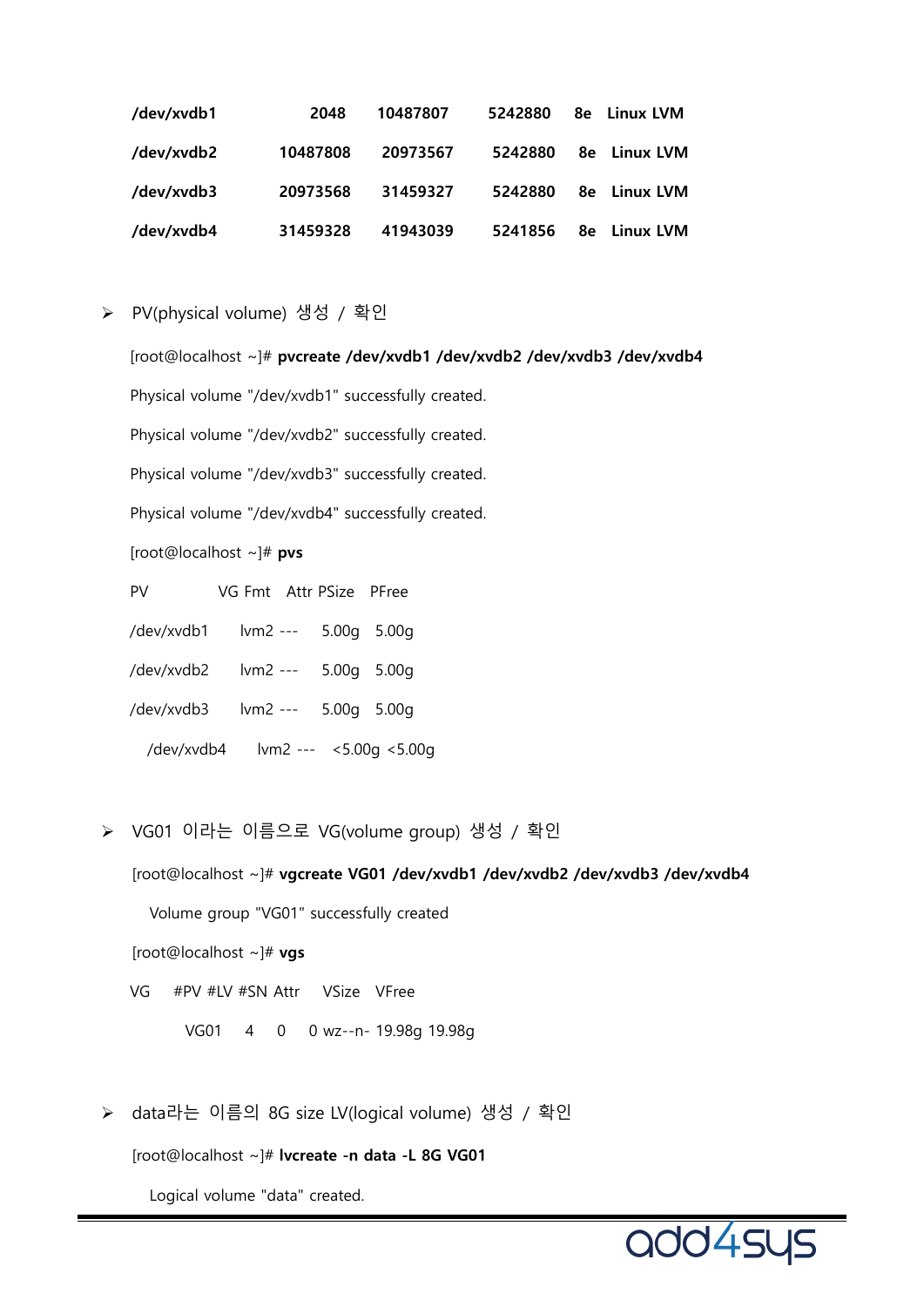[root@localhost ~]# **lvs**

- LV VG Attr LSize Pool Origin Data% Meta% Move Log Cpy%Sync Convert data VG01 -wi-a----- 8.00g
- ➢ 파일 시스템 생성 및 mount

| [root@localhost ~]# mkfs.xfs /dev/VG01/data |                  |                |                               |  |  |
|---------------------------------------------|------------------|----------------|-------------------------------|--|--|
| meta-data=/dev/VG01/data                    |                  | $isize=512$    | agcount=4, agsize=524288 blks |  |  |
|                                             | $=$              | $sectsz = 512$ | $attr=2$ , projid 32 bit = 1  |  |  |
|                                             | $=$              | $crc=1$        | finobt=0, sparse=0            |  |  |
| data                                        | $=$              | $bsize=4096$   | blocks=2097152, imaxpct=25    |  |  |
|                                             | $=$              | $sunit = 0$    | swidth= $0$ blks              |  |  |
| naming                                      | $=version 2$     | $bsize=4096$   | $ascii-ci=0$ ftype=1          |  |  |
| log                                         | $=$ internal log | $bsize=4096$   | blocks=2560, version=2        |  |  |
|                                             | $\equiv$         | $sectsz = 512$ | sunit=0 blks, lazy-count=1    |  |  |
| realtime =none                              |                  | $extsz = 4096$ | blocks=0, rtextents=0         |  |  |

```
[root@localhost ~]# mkdir /data
```
- [root@localhost ~]# **mount /dev/VG01/data /data/**
- [root@localhost ~]# **df -h**

| /dev/mapper/VG01-data 8.0G |      |                | 33M    | 8.0G<br>1% /data                |
|----------------------------|------|----------------|--------|---------------------------------|
| tmpfs                      | 395M |                | 0 395M | 0% /run/user/0                  |
| /dev/xvda1                 | 253M |                |        | 105M 148M 42% /boot             |
| tmpfs                      | 2.0G |                |        | 0 2.0G 0% /sys/fs/cgroup        |
| tmpfs                      |      | 2.0G 8.4M 2.0G |        | 1% /run                         |
| tmpfs                      | 2.0G |                |        | 0 2.0G 0% /dev/shm              |
| devtmpfs                   | 2.0G |                |        | 0 2.0G 0% /dev                  |
| /dev/xvda3                 | 5.8G | 1.9G 4.0G 32%/ |        |                                 |
| Filesystem                 |      |                |        | Size Used Avail Use% Mounted on |

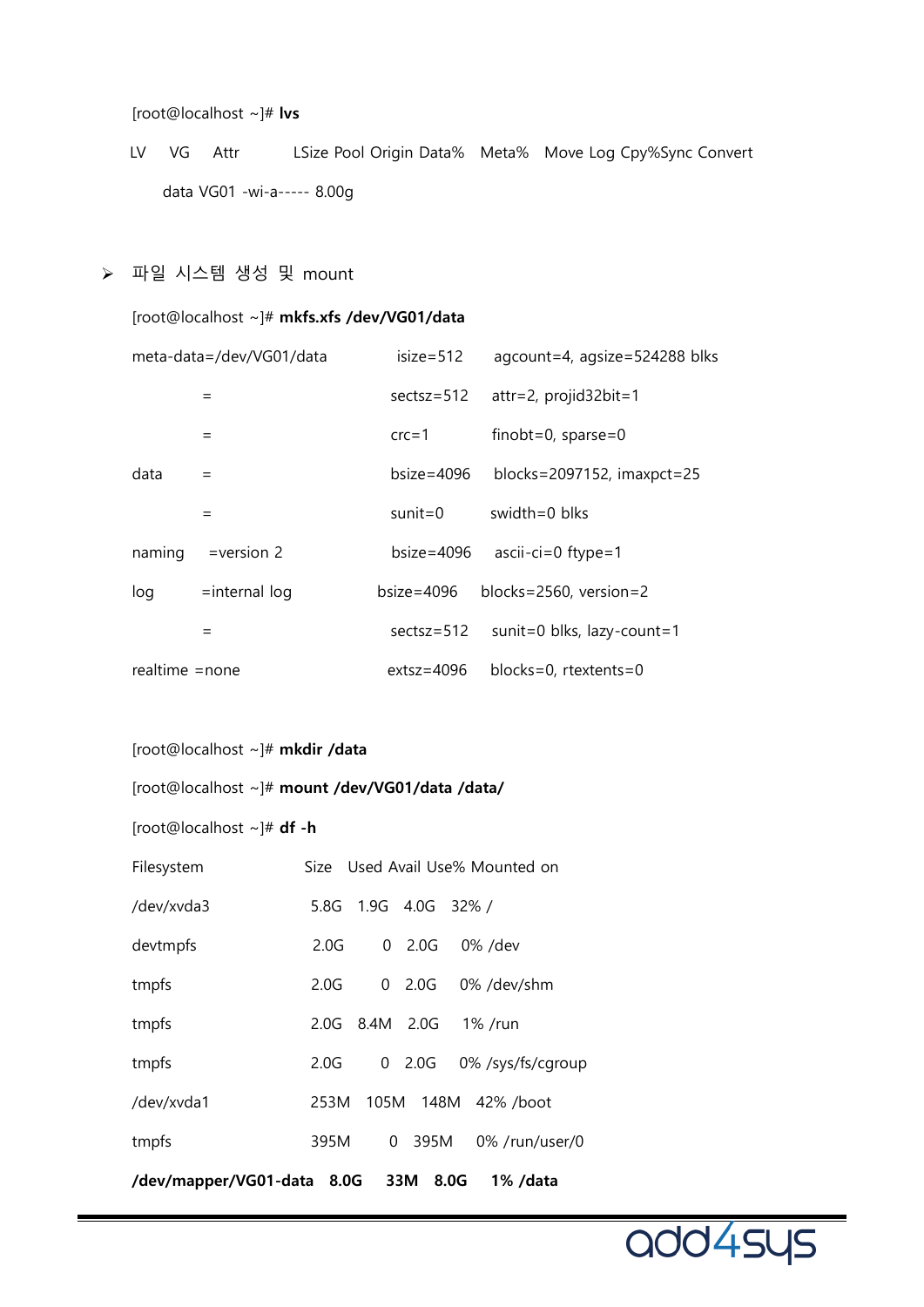## 6. LVM 운영

#### ➢ Logical Volume 확장

Lvextend 명령으로 기존의 LV 사이즈를 확장하고, xfs\_growfs 명령으로 확장한 size를 적용해 준다. ext2 나 ext3 파일시스템일 경우는 resize2fs -p /dev/VG01/data 명령을 사용

#### [root@localhost ~]# **lvextend -L+2G /dev/VG01/data**

 Size of logical volume VG01/data changed from 8.00 GiB (2048 extents) to 10.00 GiB (2560 extents). Logical volume VG01/data successfully resized.

#### [root@localhost ~]# **xfs\_growfs /data/**

|                | meta-data=/dev/mapper/VG01-data isize=512   |      |                  |                |       | agcount=4, agsize=524288 blks   |
|----------------|---------------------------------------------|------|------------------|----------------|-------|---------------------------------|
|                | $\equiv$                                    |      |                  | $sectsz = 512$ |       | attr=2, projid32bit=1           |
|                | $=$                                         |      |                  | $crc=1$        |       | $finobt=0$ spinodes=0           |
| data           | $=$                                         |      |                  | $bsize=4096$   |       | blocks=2097152, imaxpct=25      |
|                | $=$                                         |      |                  | $sunit = 0$    |       | swidth=0 blks                   |
| naming         | $=version 2$                                |      |                  | $bsize=4096$   |       | ascii-ci=0 ftype=1              |
| log            | $=$ internal                                |      |                  | bsize= $4096$  |       | blocks=2560, version=2          |
|                | $=$                                         |      |                  | $sectsz = 512$ |       | sunit=0 blks, lazy-count=1      |
| realtime =none |                                             |      |                  | $extsz = 4096$ |       | blocks=0, rtextents=0           |
|                | data blocks changed from 2097152 to 2621440 |      |                  |                |       |                                 |
|                | [root@localhost ~]# df -h                   |      |                  |                |       |                                 |
| Filesystem     |                                             |      |                  |                |       | Size Used Avail Use% Mounted on |
| /dev/xvda3     |                                             | 5.8G |                  | 1.9G 4.0G      | 32% / |                                 |
| devtmpfs       |                                             | 2.0G | 0                | 2.0G           |       | 0% /dev                         |
| tmpfs          |                                             | 2.0G | 0                | 2.0G           |       | 0% /dev/shm                     |
| tmpfs          |                                             | 2.0G | 8.4M             | 2.0G           |       | 1% /run                         |
| tmpfs          |                                             | 2.0G | $\boldsymbol{0}$ | 2.0G           |       | 0% /sys/fs/cgroup               |

/dev/xvda1 253M 105M 148M 42% /boot

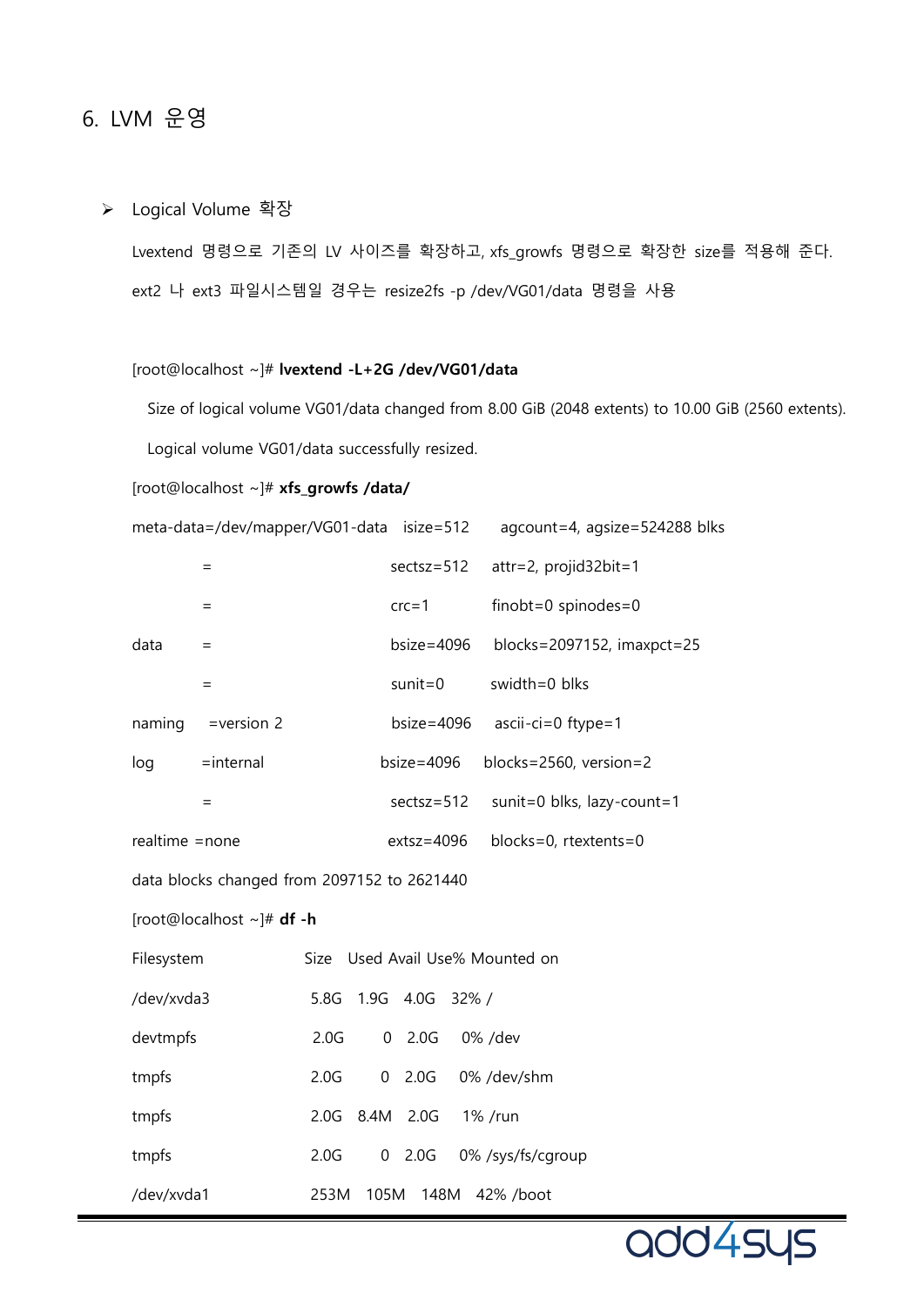tmpfs 395M 0 395M 0% /run/user/0

/dev/mapper/VG01-data 10G 33M 10G 1% /data

➢ Logical Volume Snapshot

lvcreate 명령에 -s 옵션을 추가하여 스냅샷 볼륨을 생성 한다.

생성된 snapshot volume을 다른 디렉토리에 mount하여 사용하면 된다.

[root@localhost /]# **lvcreate -L8G -s -n snap\_data /dev/VG01/data**

Using default stripesize 64.00 KiB.

Logical volume "snap\_data" created.

[root@localhost /]# **lvs**

 LV VG Attr LSize Pool Origin Data% Meta% Move Log Cpy%Sync Convert data VG01 owi-a-s--- 8.00g

snap\_data VG01 swi-a-s--- 8.00g data 0.00

xfs 파일시스템일 경우 snapshot volume의 uuid까지 동일하기 때문에 mount가 불가능. mount 시에 -o nouuid 옵션을 주고 mount 한다.

[root@localhost /]# **blkid /dev/VG01/data**

/dev/VG01/data: UUID="**ee03c164-6061-47f8-b769-bd0030fe6113**" TYPE="xfs"

[root@localhost /]# **blkid /dev/VG01/snap\_data**

/dev/VG01/snap\_data: UUID="**ee03c164-6061-47f8-b769-bd0030fe6113**" TYPE="xfs"

[root@localhost /]# **mount /dev/VG01/snap\_data /snap\_data**

mount: wrong fs type, bad option, bad superblock on /dev/mapper/VG01-snap\_data,

missing codepage or helper program, or other error

 In some cases useful info is found in syslog - try dmesg | tail or so.